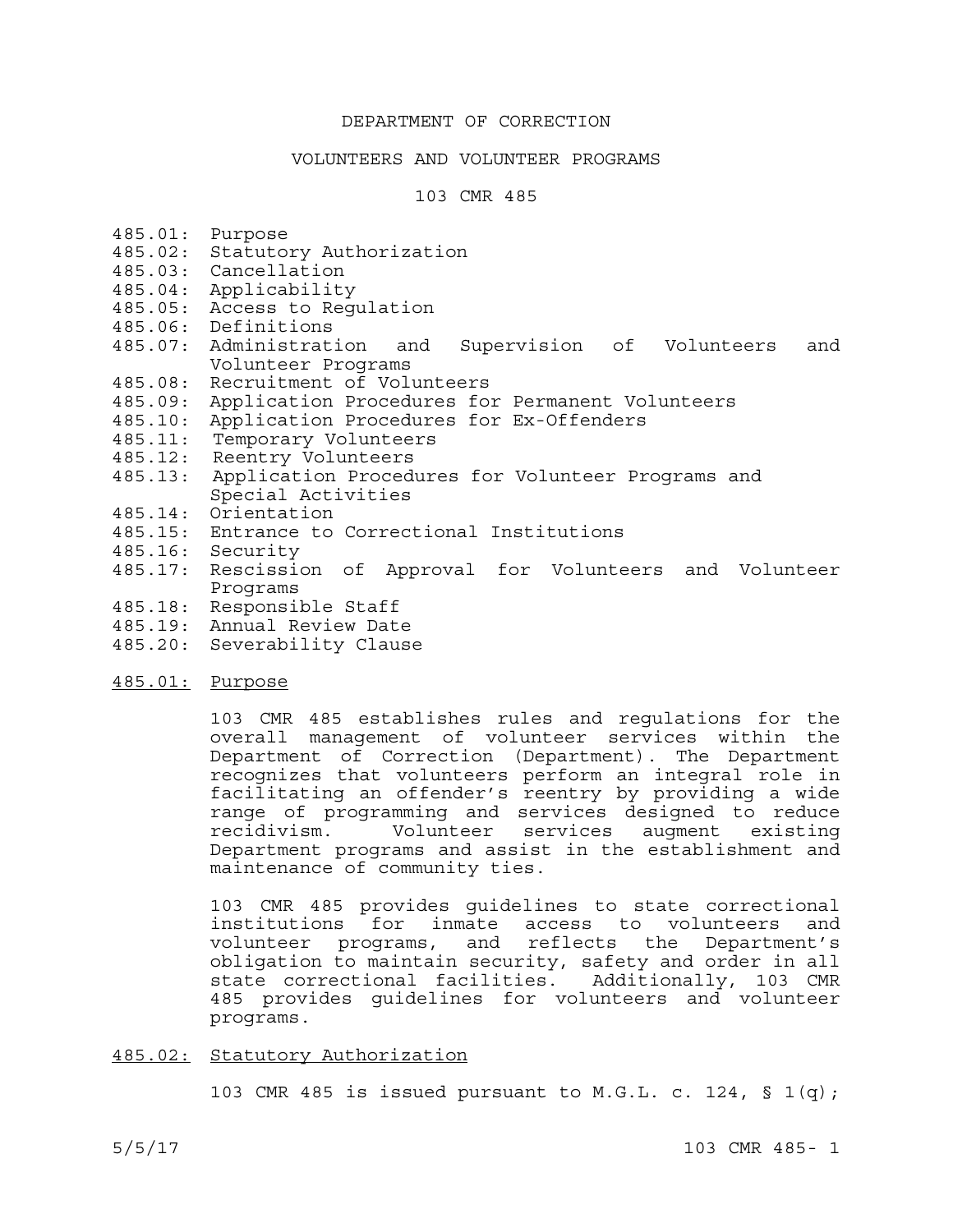M.G.L., c. 127, § 36. 103 CMR 485 is not intended to confer any procedural or substantive rights or any private cause of action not otherwise granted by state or federal law.

#### 485.03: Cancellation

103 CMR 485 cancels all previous Departmental and institutional policy statements, bulletins, directives, orders, notices, rules, and regulations regarding volunteers and volunteer programs.

#### 485.04: Applicability

103 CMR 485 is applicable to all employees, inmates, vendors and volunteers at all correctional institutions within the Department.

#### 485.05: Access to Regulations

103 CMR 485 shall be maintained within the Department's central policy file and accessible to all Department employees. A copy of 103 CMR 485 shall also be maintained in each Superintendent's central policy file and at each inmate library.

## 485.06: Definitions

Assistant Deputy Commissioner of Reentry- A senior level manager who reports to the Deputy Commissioner of Clinical Services and Reentry, and is responsible for ensuring policy compliance and standardization of procedures in such areas as classification, date computation, victim services, inmate records, inmate programs & reentry, and inmate training & education.

Commissioner - The Commissioner of the Department of Correction.

Director of Program Services – A program manager responsible for ensuring compliance with Departmental program policies and procedures and the development, implementation and quality control of the Department's reentry continuum.

Deputy Commissioner of Clinical Services and Reentry - A Department Deputy Commissioner whose duties include, but are not limited to, the management of the Classification Division, Inmate Education and Training Division, Reentry and Program Services Division, and the Health Services Division.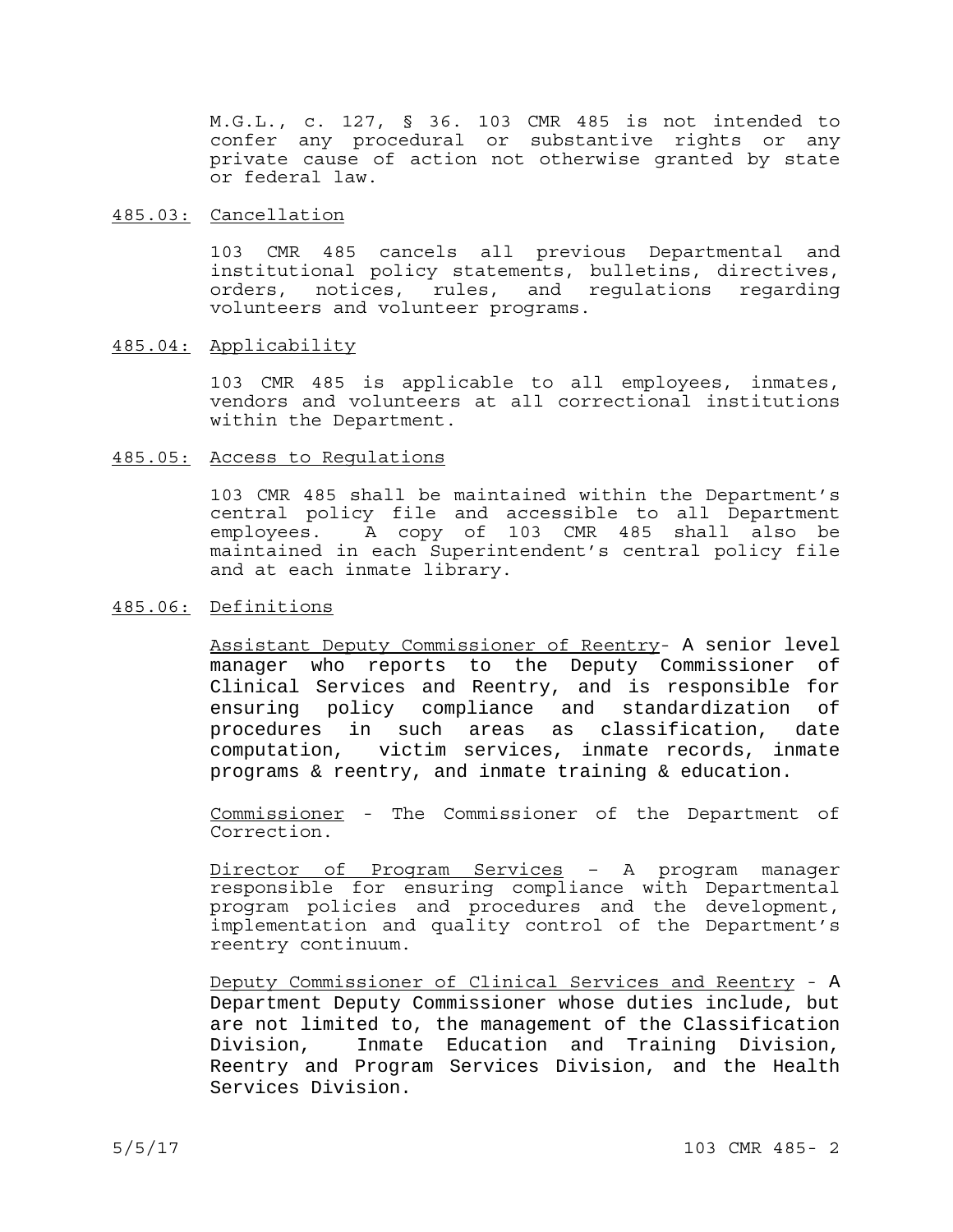Institutional Volunteer Services Coordinator – An employee who is designated by the Superintendent to coordinate volunteers and volunteer programs at an institutional level.

Permanent Volunteer - Any person from the community, twenty-one (21) years of age or older, and approved via the volunteer application process, to provide services/programming to inmates.

Reentry Volunteer – An active, permanent Department volunteer who also provides supportive services to, and/or mentors, released offenders as part of his/her affiliation with a community based organization which provides reentry services.

Special Activity – A faith based, educational, cultural or reentry related activity occurring for a limited or fixed duration (one-time, annually, weekend).

Superintendent - The chief administrative officer of a correctional institution.

Temporary Volunteer - Any person from the community who is twenty-one (21) years or older, and who has been recruited for, or is requesting, volunteer status within the Department for a limited and/or specific purpose.

### 485.07: Administration and Supervision of Volunteers and Volunteer Programs

- (1) The Director of Program Services, or his/her designee, shall coordinate all volunteer services. Duties shall include, but not be limited to:
	- a. Identifying and recruiting volunteers and volunteer programs;
	- b. Developing and implementing volunteer and staff training;
	- c. Updating volunteer opportunities on volunteer web portals;
	- d. Assessing and evaluating volunteer services; and
	- e. Submitting the volunteer annual report to the Deputy Commissioner of Clinical Services and Reentry.
- (2) The Director of Program Services, or his/her designee, shall solicit feedback from volunteers annually via an on-line volunteer satisfaction survey which is available on the Department's home page. The completed surveys shall be compiled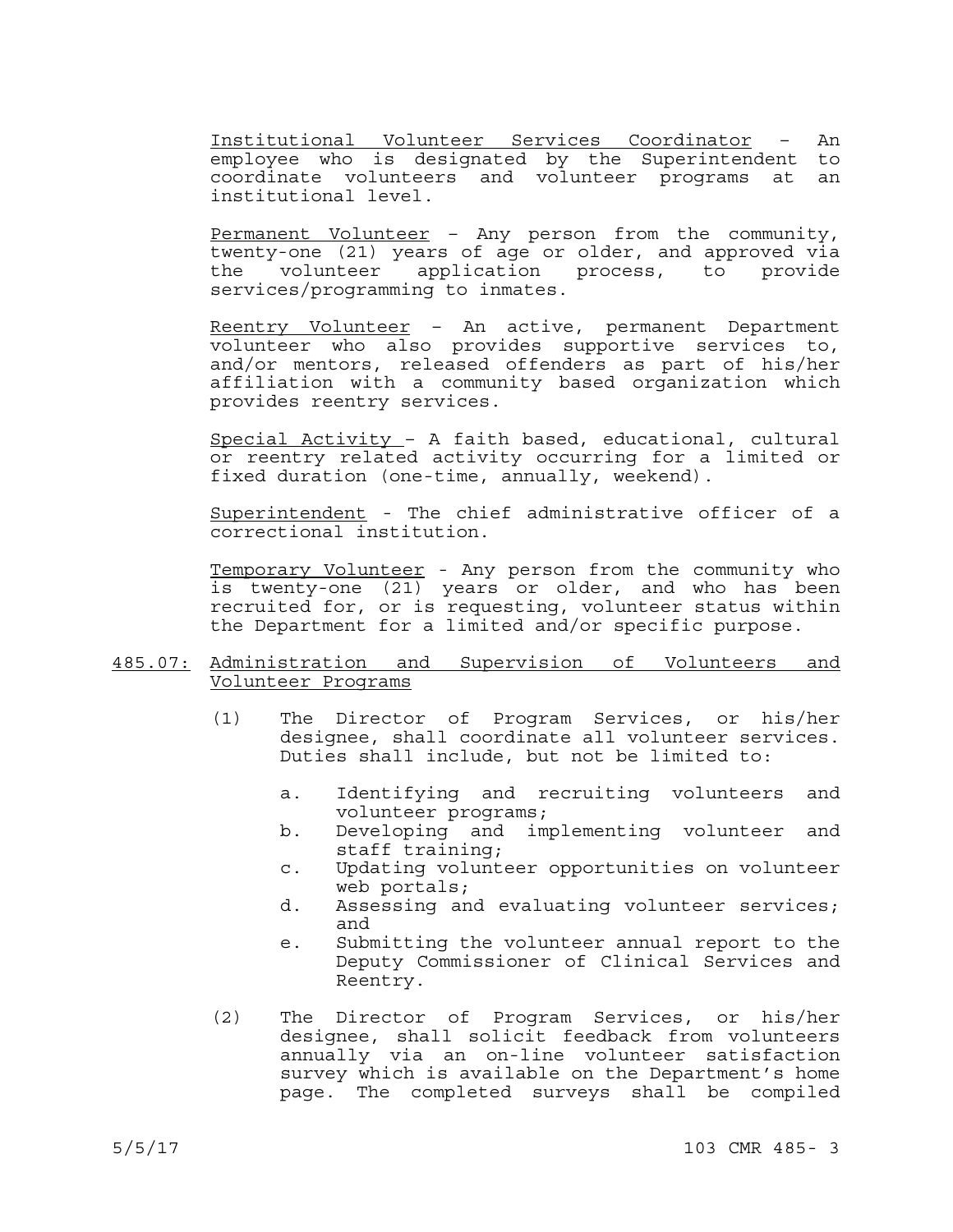annually by the Director of Program Services, or his/her designee, into a single report and forwarded to the Deputy Commissioner of Clinical Services and Reentry.

- (3) Each Superintendent shall designate an Institutional Volunteer Services Coordinator who shall be responsible for all aspects of volunteer services at his/her institution. The Institutional Volunteer Services Coordinator's duties shall
	- a. Identifying and recruiting volunteers and volunteer programs;
	- b. Coordinating the volunteer programs and volunteer application process;
	- c. Maintaining and updating the designated volunteer database;
	- d. Recommending the approval, denial, or rescission of volunteers or volunteer programs;
	- e. Developing and disseminating volunteer program material, information and schedules;
	- f. Scheduling and coordinating an annual volunteer appreciation event;
	- g. Scheduling and coordinating the registration and facilitation of the annual volunteer orientation and re-certification process.
	- (4) Each institution shall maintain and update the designated volunteer database. The database shall include, but not be limited to, the following:
		- a. Digital photograph;
		- b. Identifying information of the volunteer;
		- c. Type of volunteer services provided;
		- d. Volunteer program schedule;
		- e. Dates and time of entrance and egress;
		- f. Date of initial approval of volunteer status;
		- g. Date(s) of criminal record checks;
		- h. Date of initial certification and recertification and;
		- i. Emergency contact information.

## 485.08: Recruitment of Volunteers

The Department shall recruit volunteers from all cultural and socioeconomic segments of the community. The Department shall recruit volunteers through such methods as the use of the internet and community-based speaking engagements.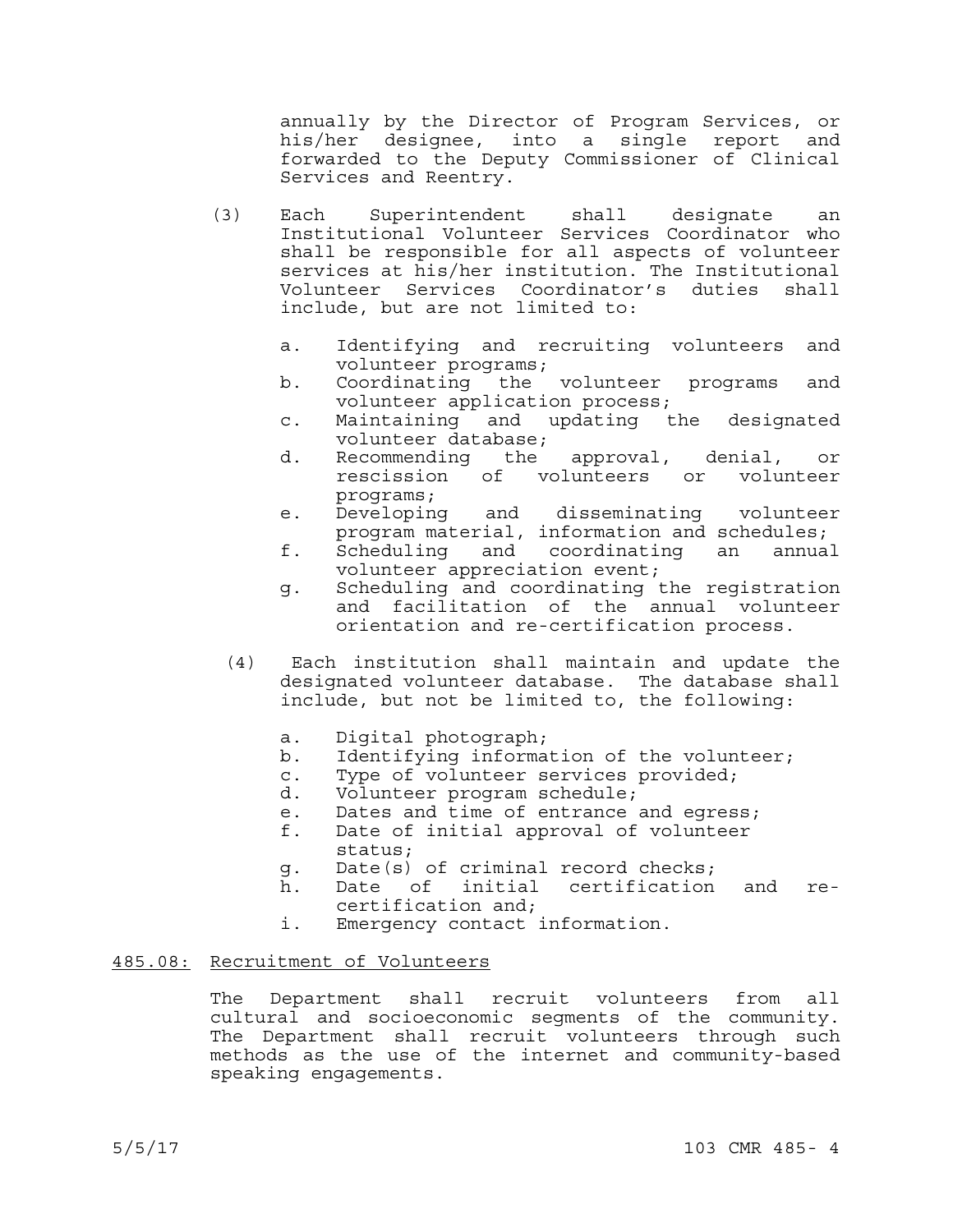## 485.09: Application Procedures for Permanent Volunteers

- (1) Any person seeking to volunteer in a specific state correctional institution shall submit a completed standard volunteer application to that institution's Volunteer Services Coordinator. The standard volunteer application may be obtained from the Institutional Volunteer Services Coordinator, Director of Program Services or his/her designee, or the Department's website at http://www.mass.gov/doc/policy.
- (2) The Institutional Volunteer Services Coordinator shall review the application to determine the applicant's suitability and eligibility, taking into consideration experience, qualifications, and rationale for volunteering. The Institutional Volunteer Services Coordinator shall consider whether the volunteer service proposed by the applicant is consistent with the identified needs of the institution and the inmate population. Any applicant seeking to provide professional services shall be qualified, certified, or licensed to provide such services.
- (3) A criminal record check shall be completed as part of the application process to identify whether there are criminal convictions that have a specific relationship to the volunteer job performance in accordance with State and Federal statutes. This record will include comprehensive identifier information to be collected and run against law enforcement indices. If suspect information on matters with potential terrorism connections is returned on any candidate, it shall be forwarded to the local Joint Terrorism Task Force or another similar agency.
- (4) The completed application shall be forwarded to the Superintendent's designee, who shall make a determination on the application and return the application to the Institutional Volunteer Services Coordinator. The Institutional Volunteer Services Coordinator shall input approved applications in the designated volunteer database and notify the applicant of the approval in writing.
- (5) The Institutional Volunteer Services Coordinator shall also notify the applicant in writing if the application is denied. The notification shall include the reason(s) for the denial. The Institutional Volunteer Services Coordinator shall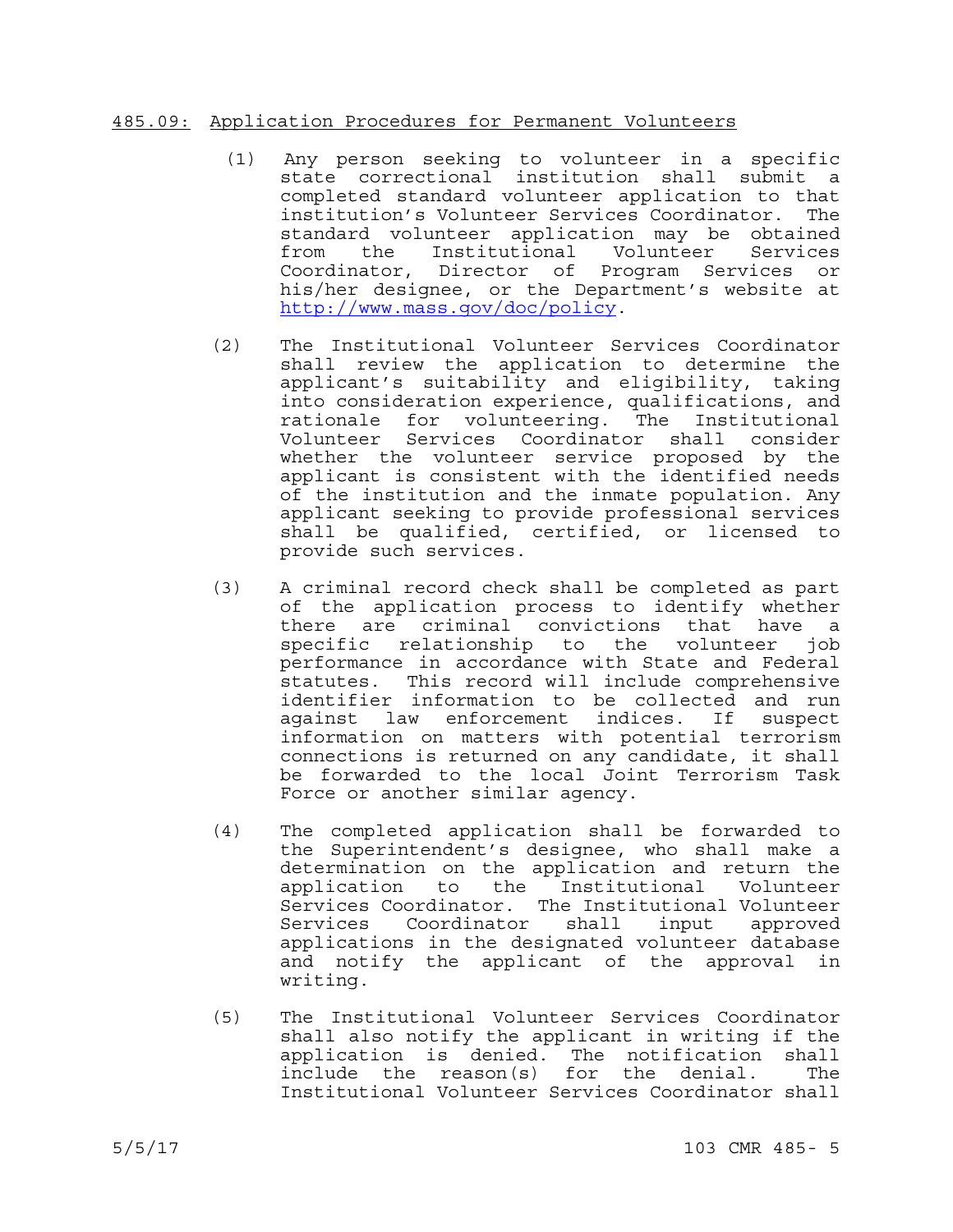maintain a copy of the denied application and notification.

- (6) The applicant may submit a request in writing to the Superintendent for reconsideration. The applicant shall be notified in writing of the Superintendent's final determination. The notification shall include the reason(s) for the final determination. The Institutional Volunteer Services Coordinator shall maintain a copy of the request and Superintendent's final determination on file.
- (7) A permanent volunteer may request volunteer status at additional sites by contacting the Institutional Volunteer Services Coordinator at the additional institution(s). The Institutional Volunteer Services Coordinator shall review and update the designated volunteer database.

## 485.10: Application Procedures for Ex-Offenders

- 1. The Department recognizes that ex-offenders who have successfully transitioned to the community can serve as positive role models and utilize their unique experience and perspective to facilitate a wide variety of reentry related services. Ex-offenders seeking to volunteer in a state correctional institution may submit a completed standard volunteer application to that institution's Volunteer Services Coordinator.
- 2. If an applicant has a criminal history, the application may only be considered after at least six months since discharge from a correctional facility with no subsequent criminal convictions. Ex-offenders with post release supervision shall submit a letter of support from the supervising agency with the standard volunteer application.
- 3. Applicants must not be on the visiting card of any offender; the prospective volunteer must have been off the visiting card of any offender for a minimum of one year.
- 4. The Institutional Volunteer Services Coordinator shall review the application to determine the applicant's suitability and eligibility, taking into consideration such factors as the applicant's experience,<br>qualifications, rationale for volunteering and qualifications, rationale for volunteering and commitment to a law-abiding lifestyle. The Institutional Volunteer Services Coordinator shall consider whether any proposed volunteer service is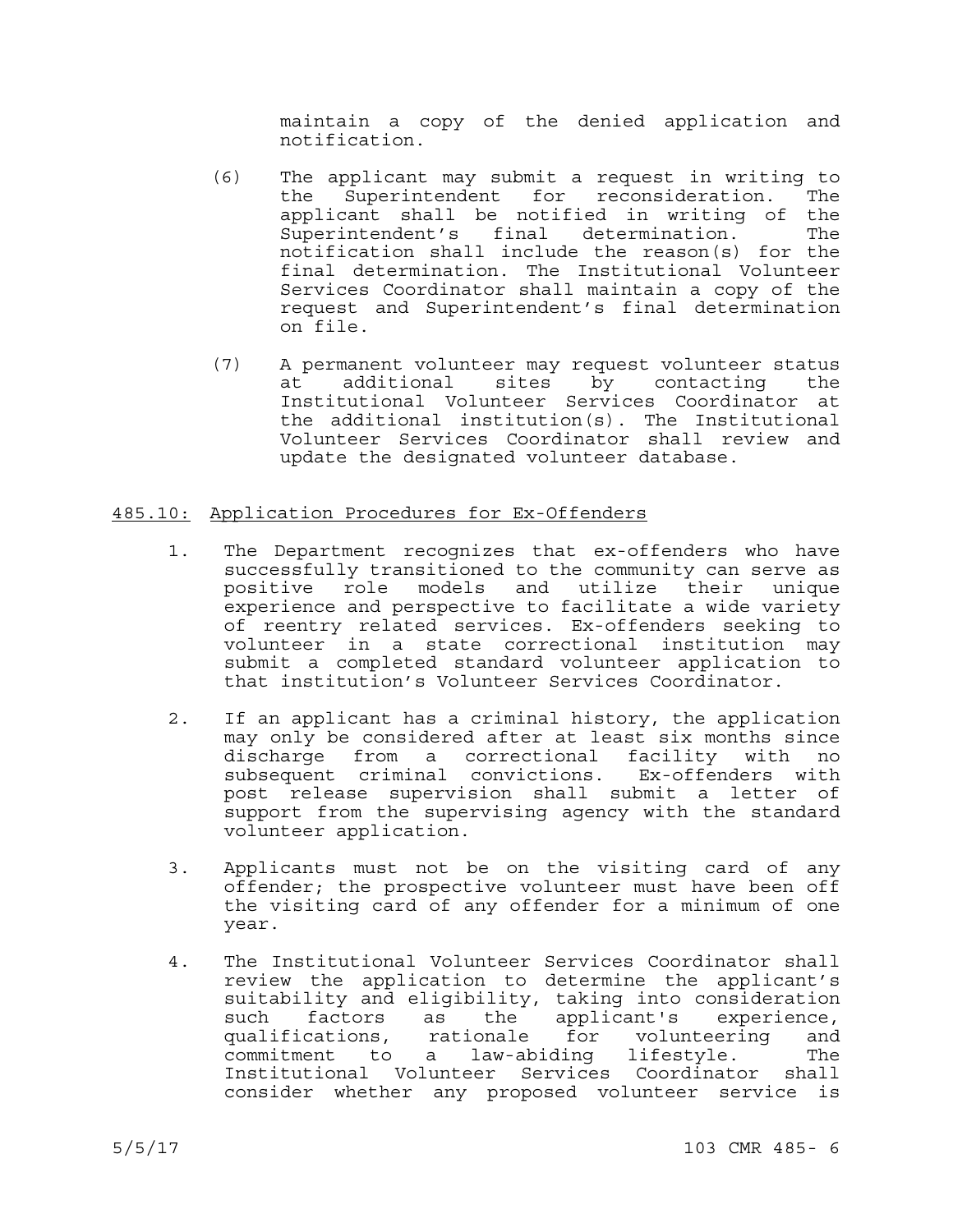consistent with the identified needs of the institution and the offender population. Any applicant seeking to provide professional services shall be qualified, certified or licensed to provide such services.

5. All applications shall be processed in accordance with 103 CMR 485.09: Application Procedures for Volunteers.

### 485.11: Temporary Volunteers

- (1) Any person from the community who has requested to participate in a specific program or has been recruited as a guest speaker for a limited and/or specific purpose may enter each correctional institution via the authorization to enter process a maximum of two (2) times within a calendar year without acquiring permanent volunteer status.
- (2) The Shift Commander may authorize the entrance of a temporary volunteer when the information is not available in advance. The Shift Commander shall ensure that a criminal background check is completed and the information is entered in the designated volunteer database prior to the temporary volunteer entering the institution.
- (3) Temporary volunteers shall remain under the escort of a staff member or permanent volunteer at all times.

### 485.12: Reentry Volunteers

- (1) The Department recognizes that permanent volunteers who work within the Department and seek to provide supportive services to, and/or to mentor, released offenders as part of their affiliation with a community based, reentry related organization, can serve as positive role models and ensure continuity of care and successful reintegration. Community based, reentry related organizations shall include, but not be limited to, the following:
	- a. Faith based organizations;
	- b. Behavioral health, (i.e., substance abuse treatment, medical, and mental health based organizations);
	- c. Veteran groups;
	- d. Human service organizations;
	- e. Career and employment organizations.
- (2) Permanent volunteers seeking to serve as Reentry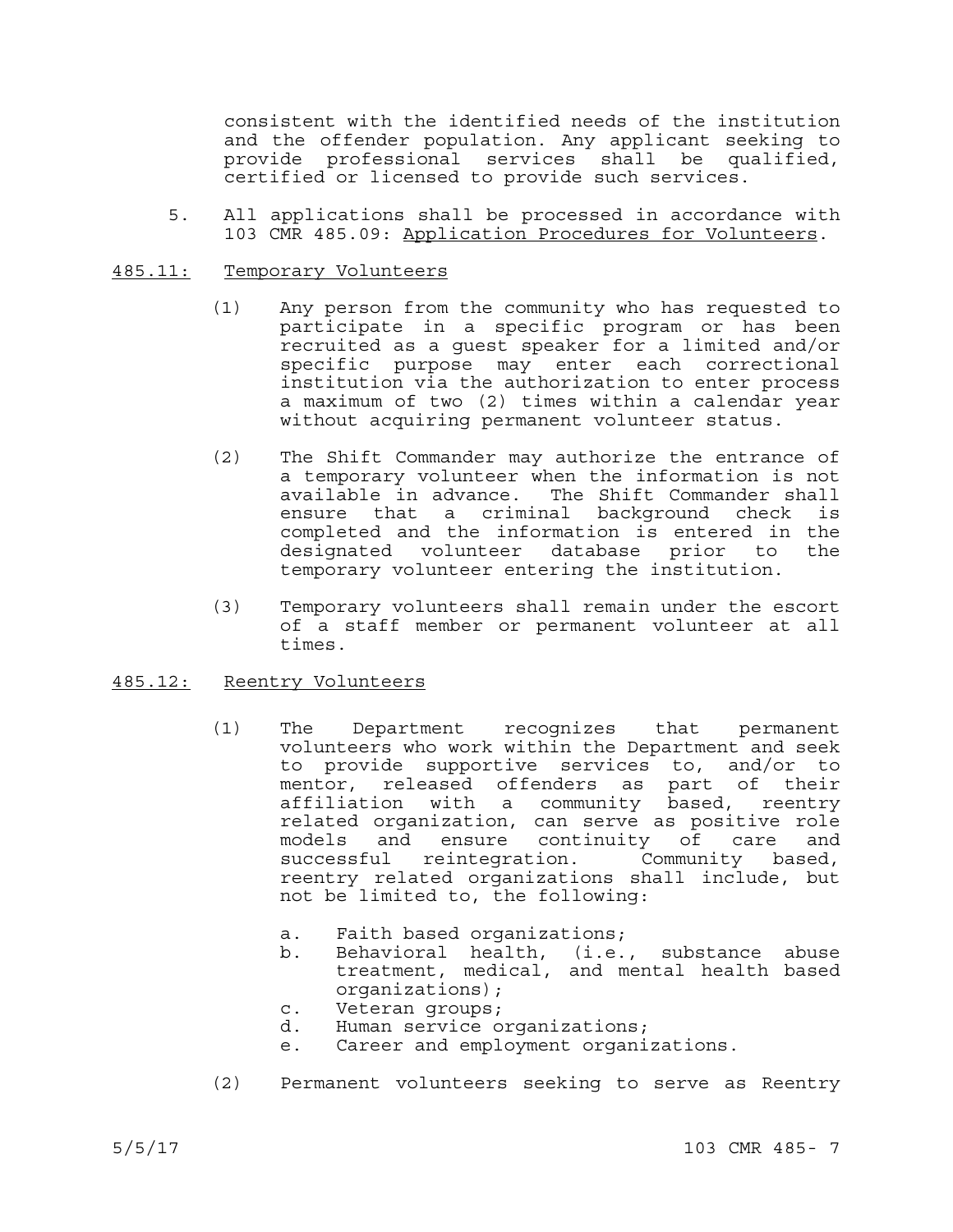Volunteers shall submit a Reentry Volunteer Application to their Institutional Volunteer Services Coordinator. The applicant shall also submit a letter of support from the identified community based, reentry related organization. Applicants may obtain a Reentry Volunteer Application from their Institutional Volunteer Services Coordinator, Director of Program Services designee or the Department's website http://www.mass.gov/doc/policy.

- (3) Permanent volunteers shall not be considered for reentry volunteer status until they have provided at least one year of active volunteer services with positive evaluations.
- (4) The Institutional Volunteer Services Coordinator shall review the application to determine the applicant's suitability and eligibility, taking into consideration such factors as experience, qualifications, rationale for requesting to serve as a reentry volunteer, and affiliation with the named community based, reentry related organization.
- (5) The completed application shall be forwarded to the Superintendent's designee, who shall make a determination on the application and return the application to the Institutional Volunteer Services Coordinator. The Institutional Volunteer Services Coordinator shall input approved applications in the designated volunteer database. The Institutional Volunteer Services Coordinator shall notify the applicant in writing if his/her application is approved.
- (6) The Institutional Volunteer Services Coordinator shall also notify the applicant in writing if the application is denied. The notification shall include the reason(s) for the denial. The Institutional Volunteer Services Coordinator shall maintain a copy of the denied application and notification.
- (7) The applicant may submit a request in writing to the Director of Program Services for reconsideration. The applicant shall be notified in writing of the final determination. The notification shall include the reasons for the final determination. The Institutional Volunteer Services Coordinator shall maintain a copy of the request and final determination on file.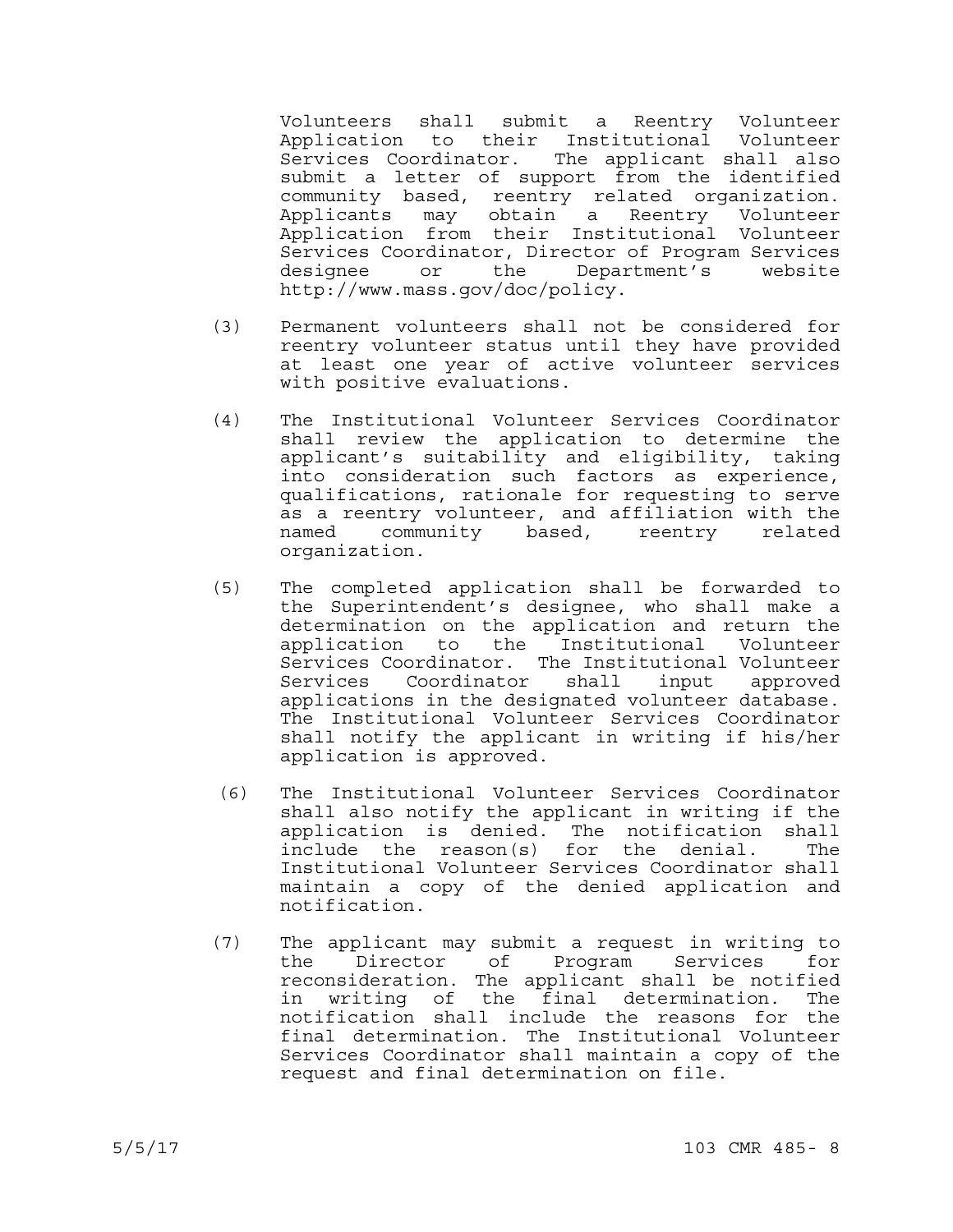(8) Applicants shall complete 103 DOC 225, Professional Boundaries training prior to final approval.

# 485.13: Application Procedures for Volunteer Programs and

- $(1)$  Any person or group seeking to establish a volunteer program or special activity in a specific state correctional institution shall submit a completed standard volunteer program application or special activity application to that institution's Volunteer Services Coordinator.
- (2) The Institutional Volunteer Services Coordinator shall review the application to determine if it is consistent with the identified needs of the institution and the inmate population and submit a recommendation to the Superintendent.
- (3) Approved applications shall be forwarded by the Superintendent to the Director of Program Services for further review.
- (4) The Director of Program Services shall notify the writing of approved applications. Applications denied by the Director of Program Services shall be forwarded to the Assistant Deputy Commissioner of Reentry for a final determination.
- (5) Applications denied by the Superintendent shall be returned to the Institutional Volunteer Services Coordinator. The Institutional Volunteer Services Coordinator shall notify the applicant in writing detailing the reason(s) for the denial and reconsideration process and shall maintain a copy on file.
- (6) The applicant may submit a request in writing to the Superintendent for reconsideration. The Superintendent shall forward the request for reconsideration with a recommendation to the Director of Program Services for final determination.
- (7) The Director of Program Services shall notify the Superintendent in writing of the final determination detailing the reason(s) for the decision. The Superintendent shall notify the applicant of the final determination detailing the reason(s) for the decision.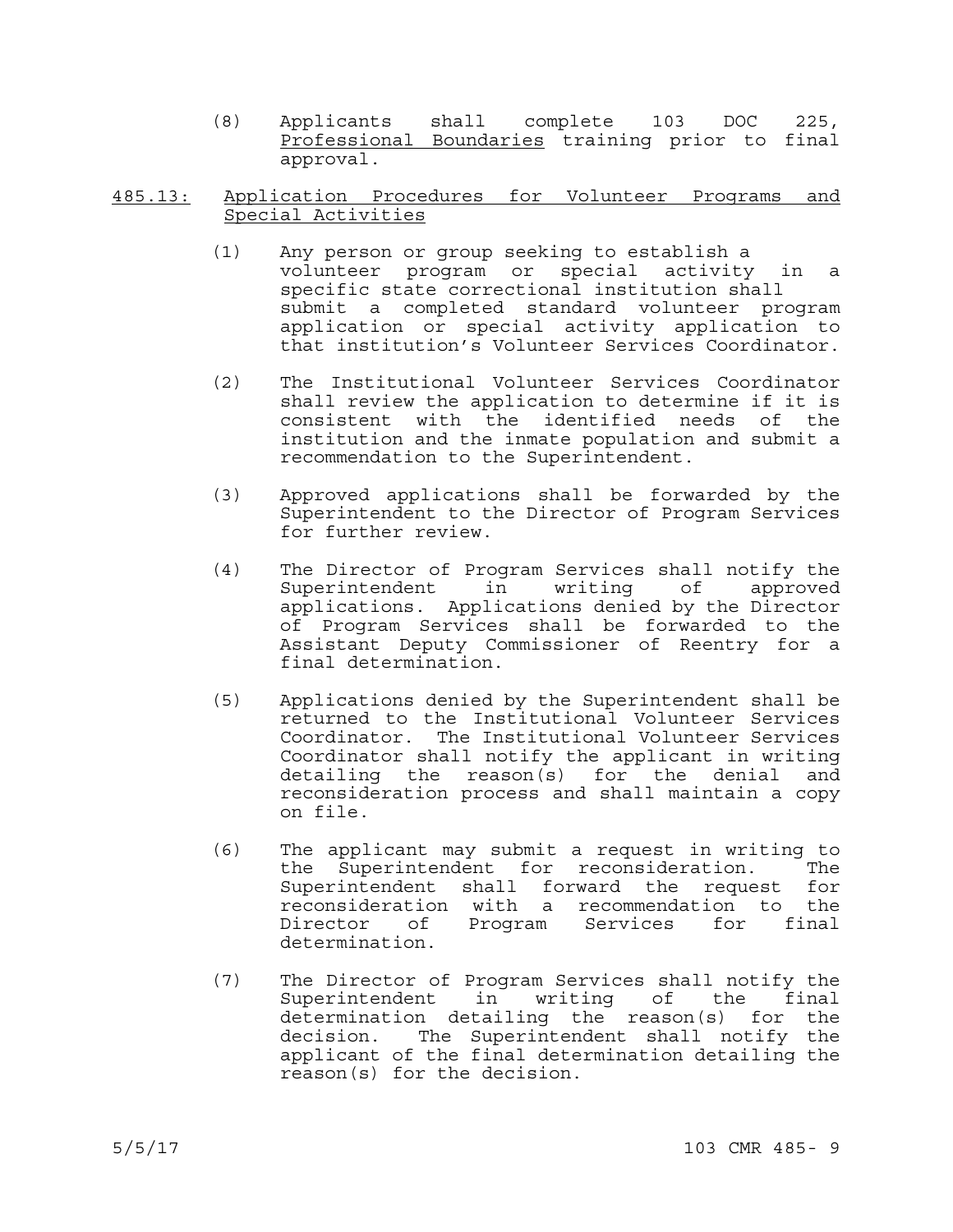- (8) No program or special activity shall be implemented prior to the authorization of the Director of Program Services.
- (9) The Institutional Volunteer Services Coordinator shall maintain a file of all completed program applications and special activity applications.

#### 485.14: Orientation

- (1) Volunteers shall be informed that the Department welcomes their suggestions regarding establishing policy and procedure related to volunteer programs and the process by which to make such contributions.
- (2) All persons who have been approved as volunteers shall participate in an orientation program which shall include, but not be limited to, the following:
	- a. 103 CMR 131: News Media Relations;
	- b. 103 DOC 153: CORI Regulations;<br>c. 103 DOC 215: American
	- c. 103 DOC 215: American Correctional Association Code of Ethics;
	- d. 103 DOC 225: Professional Boundaries Policy;
	- e. 103 DOC 237: Prevention and Elimination of Workplace Violence;<br>f.103 CMR 485: Vo
	- CMR 485: Volunteers and Volunteer Programs;
	- g. 103 CMR 483: Visiting Procedures, including the dress code;<br>103 DOC 519
	- h. 103 DOC 519 Sexually Abusive Behavior Prevention and Intervention Policy;
	- i. Prison Rape Elimination Act (PREA);
	- j. Emergency Procedures;
	- k. Conflict of Interest Acknowledgment of Receipt;
	- l. Rules and Regulations Governing All Employees of the Massachusetts Department of Correction.
- (3) All volunteers shall be held to the same rules, regulations and standards of propriety as employees of the Department of Correction.
- (4) The Institutional Volunteer Services Coordinator shall document completion of the orientation program in the designated volunteer database.
- (5) Volunteers shall sign both a release form and the rules agreement form prior to their initial entrance to the correctional institution. These forms shall be kept on file by the Institutional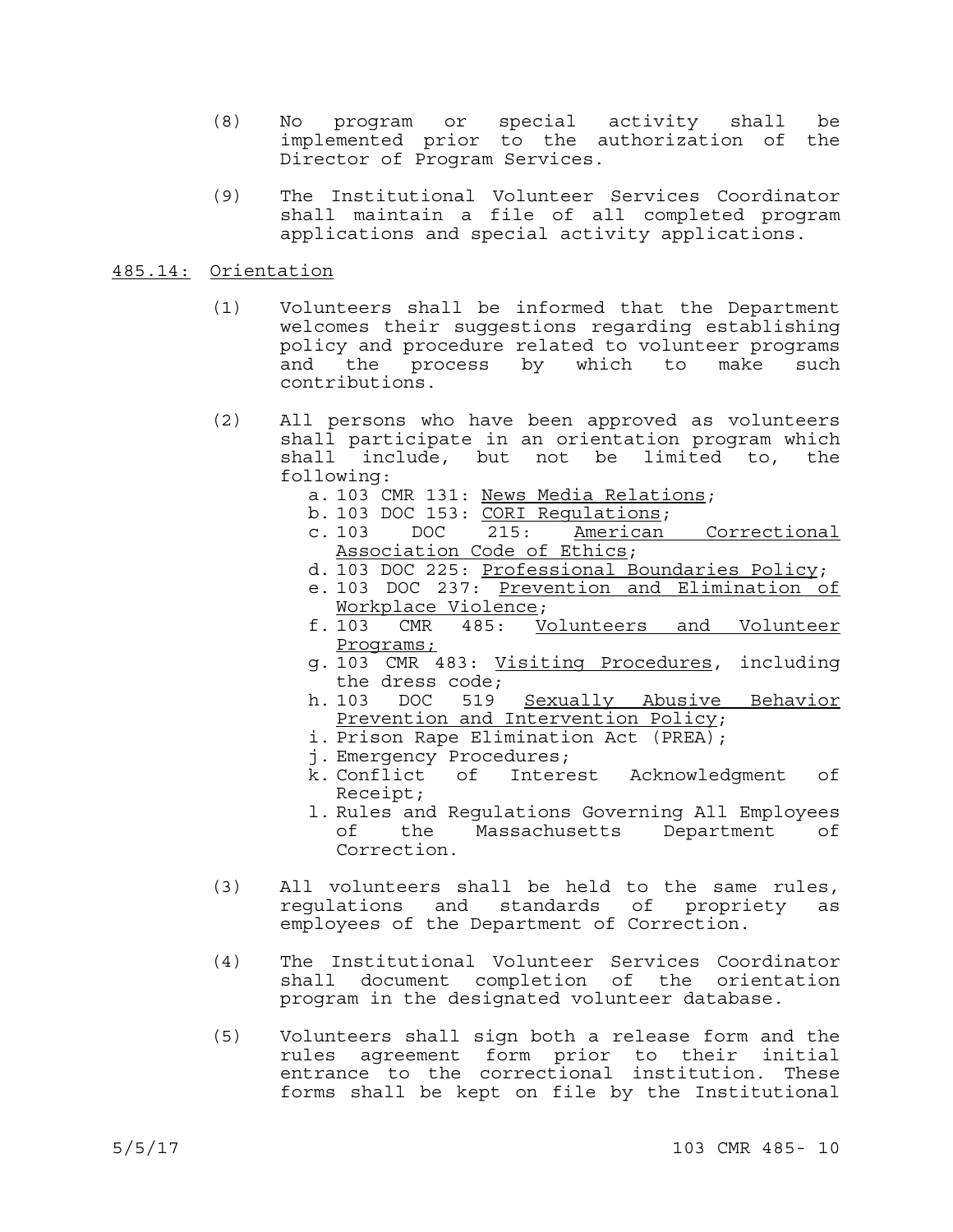Volunteer Services Coordinator.

- (6) Permanent volunteers shall complete an annual re certification process which shall include, but not be limited to, the following:
	- a. Volunteer Training and Acknowledgment of PREA;
	- b. Standard Volunteer Renewal Form;
	- c. Conflict of Interest Acknowledgment of Receipt;
	- d. Emergency Personal Information;
	- e. Volunteer Recertification Quiz;
	- f. Volunteer Survey;
	- g. Review of Massachusetts Department of Correction Summary Rules for Volunteers.

### 485.15: Entrance to Correctional Institutions

- (1) All volunteers shall, upon entering the institution, complete the visitor's log in full and then present a valid driver's license or similar photo identification to the Shift Commander or the Officer in Charge.
- (2) Applicable laws, rules, and regulations governing the entrance of a person to a correctional institution shall be applicable to volunteers.
- (3) Any questions by institutional personnel regarding the entrance of a volunteer or volunteer program into the correctional institution shall be immediately referred to their Institutional Volunteer Services Coordinator. The Institutional Volunteer Services Coordinator shall attempt to resolve any concerns as soon as possible.

### 485.16: Security

- (1) The Superintendent or a designee may assign such institutional personnel as deemed appropriate to volunteers and volunteer programs.
- (2) Applicable laws, rules, and regulations governing persons employed by or visiting a state correctional institution shall be applicable to all volunteers.
- (3) In an emergency, or where there is an alleged violation of a rule or regulation of the correctional institution or of a criminal statute, an officer may, with the approval of the Shift Commander or OIC, order that a volunteer temporarily leave the correctional institution. In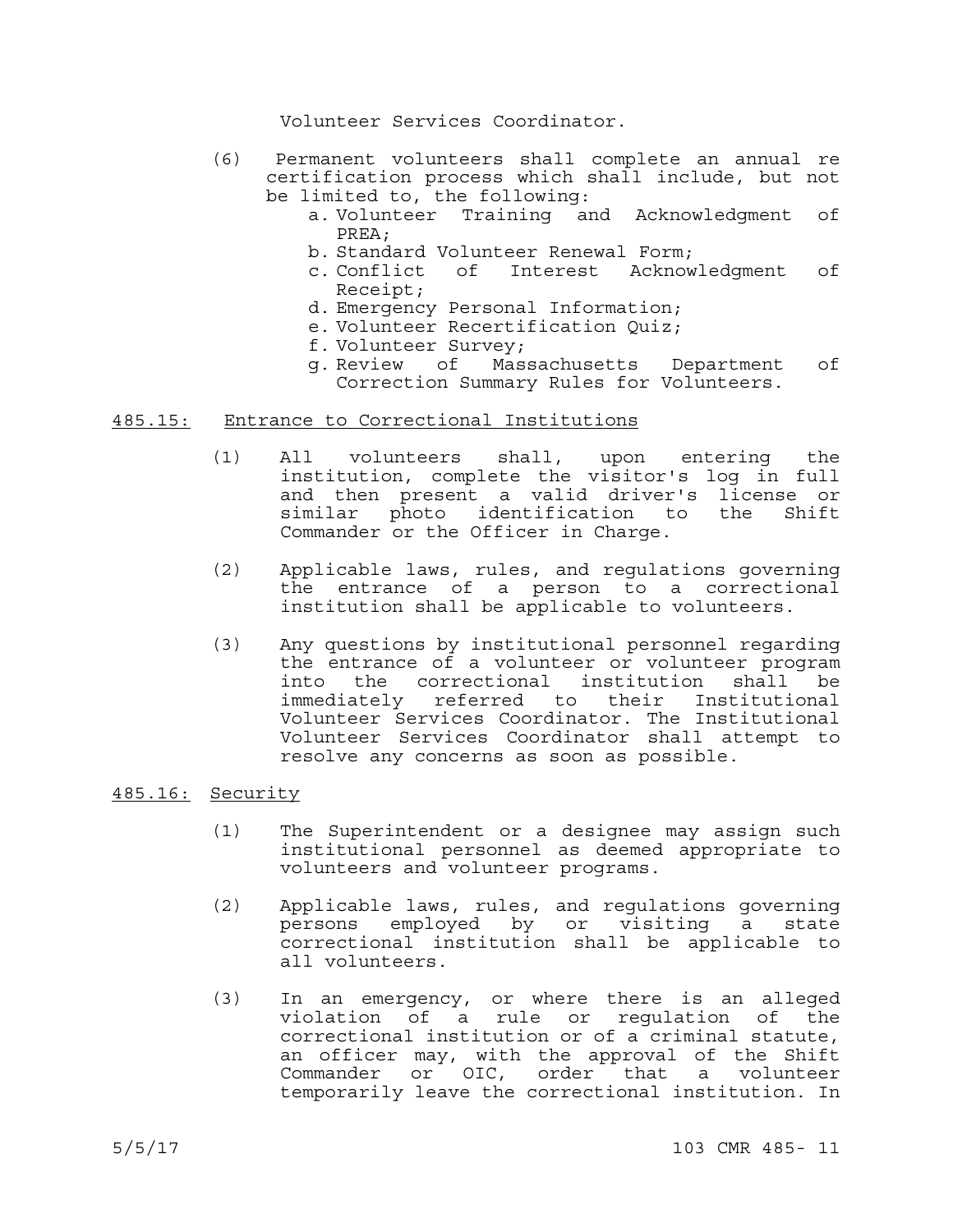such cases, the Institutional Volunteer Services Coordinator or a designee shall notify the volunteer, or the coordinator of the volunteer program, as soon as possible regarding the status of said volunteer or volunteer program. The Institutional Volunteer Services Coordinator shall also submit a written recommendation to the Superintendent regarding the continued presence of the volunteer or volunteer program in the correctional institution as soon as possible.

(4) Where the Superintendent or a designee, after reviewing the recommendation of the Institutional Volunteer Services Coordinator, rescinds the approval of the volunteer or volunteer program, 103 CMR 485.09 shall be fully applicable.

# 485.17: Rescission of Approval for Volunteers and Volunteer Programs

- (1) A Superintendent or a designee may deny any volunteer or volunteer program entrance to the facility. A Superintendent or a designee may rescind the approval of a volunteer or a volunteer program under circumstances that include, but are not limited to, the following:
	- a. When the volunteer or a volunteer program does not adequately fulfill his/her/its stated purposes;
	- b. When a rule or regulation of the correctional institution or a criminal statute or a court order has been violated;
	- c. When there is reliable evidence that the continued presence of the volunteer or the volunteer program in the correctional institution would present a threat to the security or orderly running of the institution.
- (2) When a Superintendent or a designee rescinds the approval of a volunteer or a volunteer program, the volunteer or volunteer program shall be notified of the reasons in writing.
- (3) The Superintendent shall notify the Assistant Deputy Commissioner of Reentry of such rescission, and detail the reason for the rescission, utilizing the Barred Volunteer Notification form. The Assistant Deputy Commissioner of Reentry shall ensure that Department-wide notification is made of the rescission.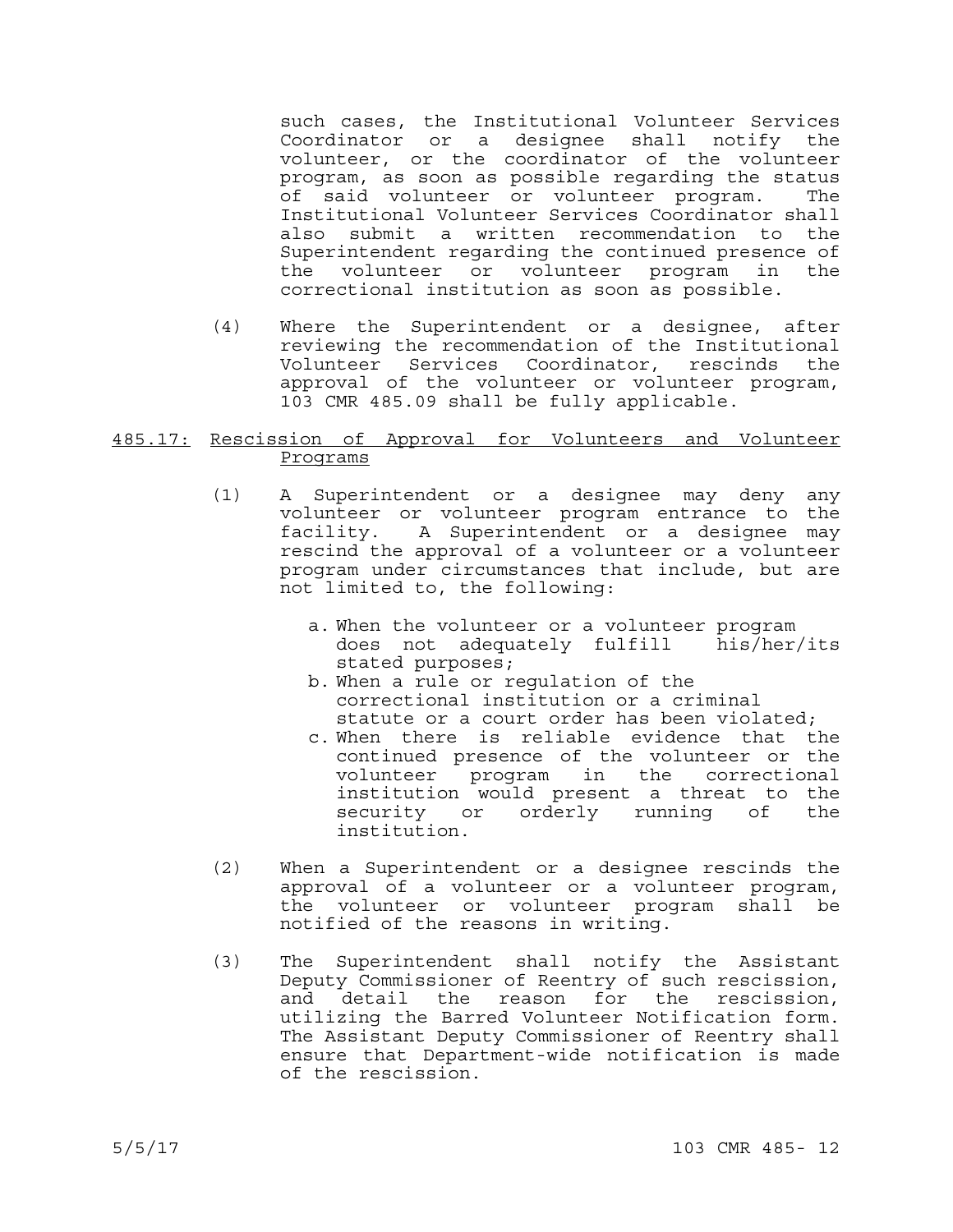- (4) The Institutional Volunteer Services Coordinator shall be responsible for notifying the volunteer or the coordinator of the volunteer program, in writing, in the event that the Superintendent rescinds the approval of a volunteer or a volunteer program.
- (5) The Deputy Commissioner of Clinical Services and Reentry may deny entrance of any volunteer or volunteer program to any or all sites and shall notify the appropriate Superintendent(s) of such denial and the reasons for it as soon as is practical. The Deputy Commissioner of Clinical Services and Reentry shall ensure that Departmentwide notification is made of the denial.
- (6) The Superintendent shall take such steps as are necessary to prevent a volunteer or a volunteer program, whose approval has been rescinded, from entering the correctional institution pending final determination.
- (7) The volunteer or the coordinator of the volunteer program may request reconsideration, in writing, as follows:
	- a. If approval has been rescinded by the Superintendent's designee, by requesting that the Superintendent reconsider that decision.
	- b. If approval has been rescinded by the Superintendent, by requesting that the Director of Program Services reconsider that decision;
	- c. If approval has been rescinded by the Director of Program Services, by requesting that the Assistant Deputy Commissioner of Reentry reconsider that decision.
	- (8) If the Superintendent or Assistant Deputy Commissioner of Reentry affirms the decision to rescind, the volunteer or the coordinator of the volunteer program shall be notified, in writing, and as soon as possible, of the determination, detailing the reasons.
	- (9) The Superintendent shall notify the Assistant Deputy Commissioner of Reentry when a volunteer is reinstated. It is the responsibility of the Assistant Deputy Commissioner of Reentry to ensure that Department-wide notification is made of the reinstatement.